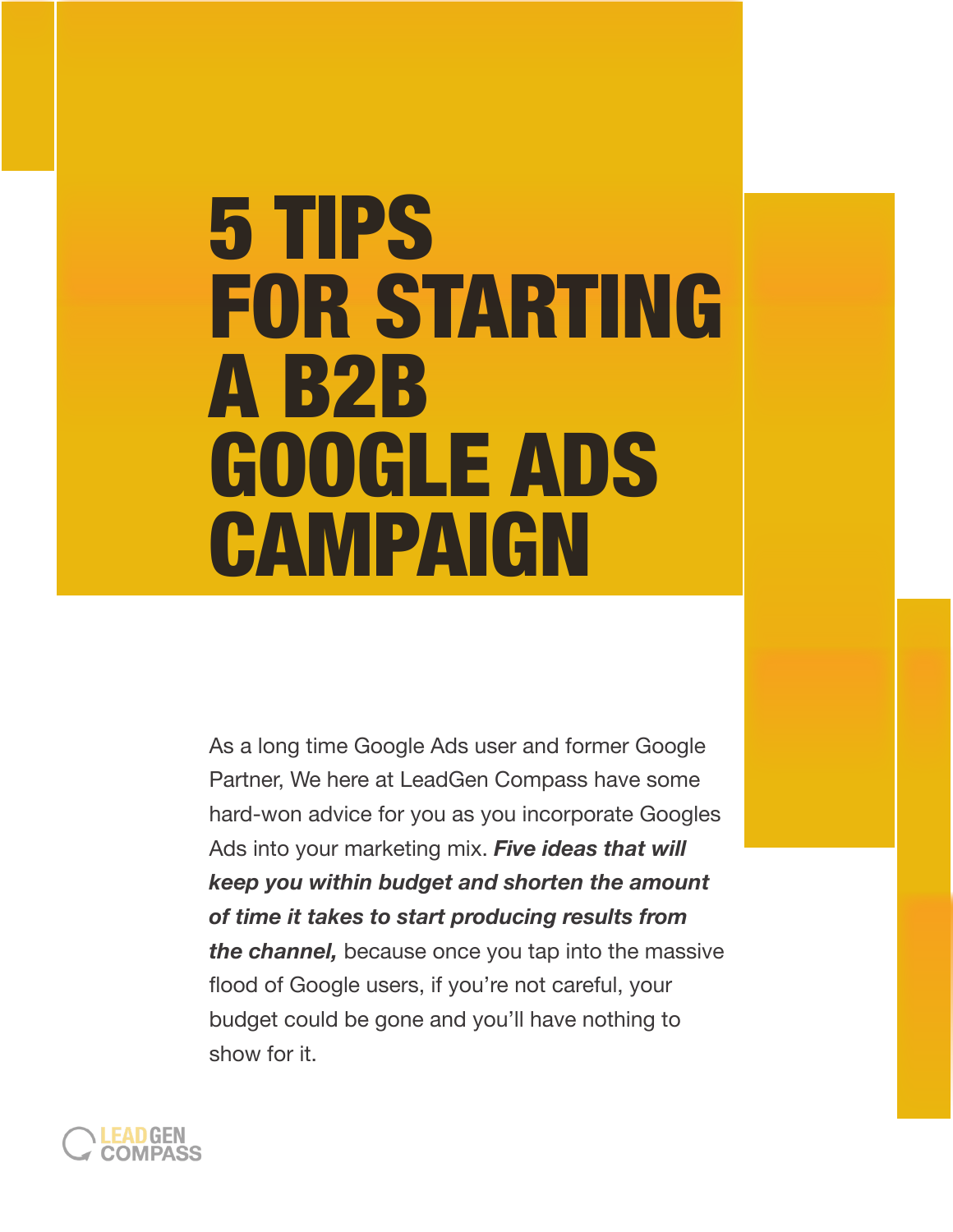#### **1. Before you start a campaign, finish it on paper.**



What I mean by that is that before you start spending money on the channel, you need to know how your company can tell if the campaign is a success. Do you need leads? Do you need calls? Do you need online traffic that leads to online signups? You need to have an idea of what success looks like before you chase it. A big part of that chase is going to be tracking. If you have an idea of where you want to be in the future, start with where you are today. I have firms that track phone calls, new CRM entries, online signup sheets, or price quotes. For those of you that are new to the channel, keep tracking simple. A rough idea of how it's working is better than no idea, to start.



#### **2. Plan for three budget phases.**

Any good management team wants a static budget that produces leads immediately, but real life insists that your budget will go through three phases: Experimenting, scaling, and optimizing for ROI. In the experimenting phase, you're going to invest 80% of the budget into finding search phrases that work. Small controlled experiments. Once you have phrases that seem promising, you're going to scale the experiment to see where it breaks. Most phrases break either when you discover the initial win was a one-time victory, or it breaks when the volume of that phrase doesn't meet planned objectives. Once you have phrases that work, you'll optimize the budget. Here's a hint on how to set a budget. Start by finishing this sentence, "if you walked up to me with a qualified lead, I'd pay X." For example, ". . .I'd pay \$1,000, and I need 10 new leads a week so I'm going to budget \$10,000 a week to start." That budget number will go through the three phases, experimenting, scaling, and optimizing.

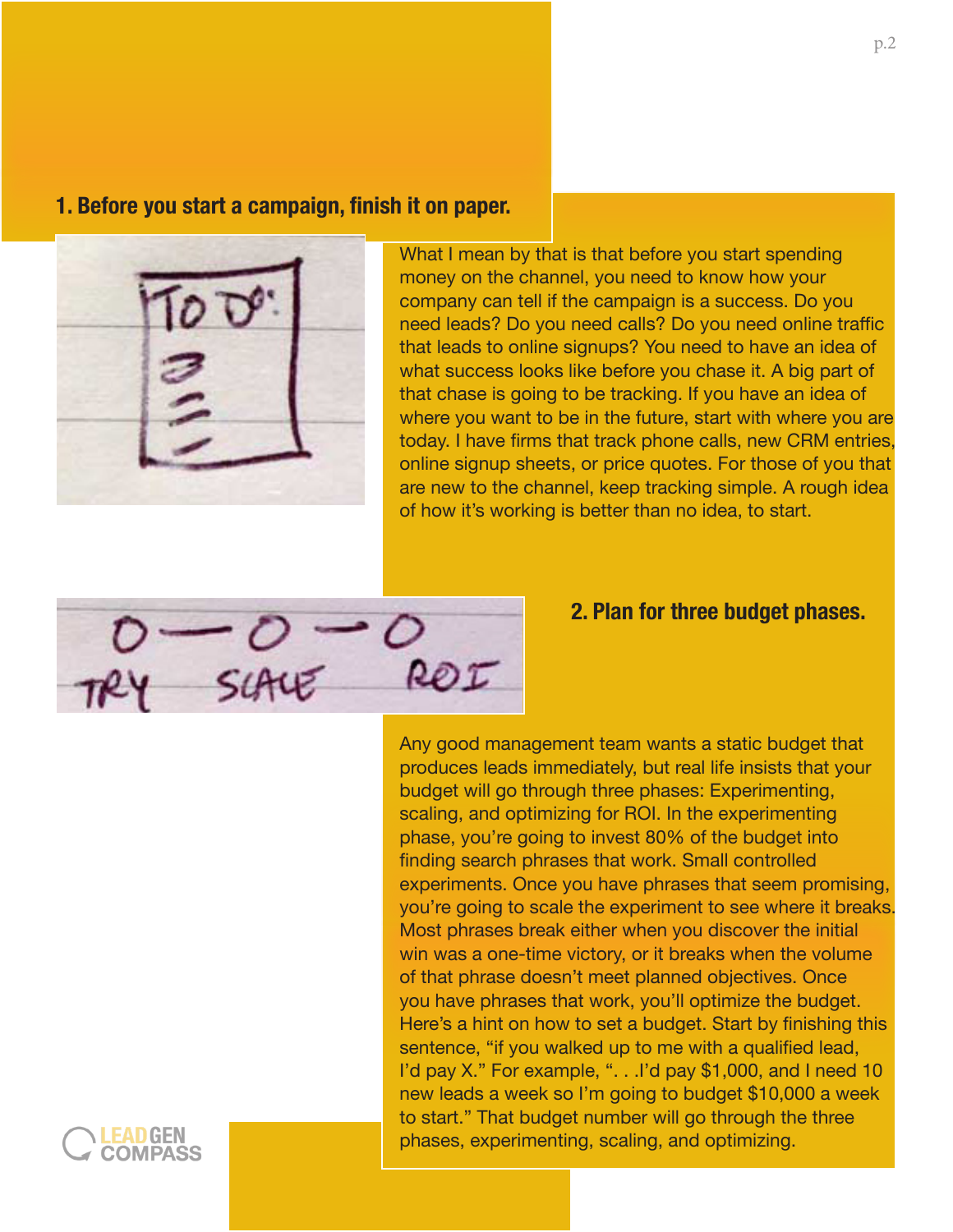## **3. Stick to the Google Search to start.**

Google Scarch Network

When you are setting up campaigns in Google, you will be encouraged to expand your ad's reach by selecting Search Network with Display or Search Network only. When you're experimenting, start with the Search Network only, but go a step further and uncheck the Include search partners option. This is important in the early stages of your campaigns because new campaigns have a learning curve and you need all the data you can gather when you sit back and evaluate what's happening. To get the most data, I suggest using Google Analytics in addition to the Google Adwords reporting tools for these evaluations. Once you get the phone to ring a few times, it helps to know which half of your spend is responsible for driving the activity.

"PHAASE



### **4. Clamp down on the match logic.**

It's almost impossible to guess the exact syntax a potential customer is going to be searching for. The searches could be early in the decision process like "how do you fix a squeak by front brakes," to middle of the decision process like "average cost to replace brakes," to the very end of the process like "best brake shop near Glenview Oakland area." If you're bidding on the word "brakes" you will end up paying for a lot of searches and clicks you don't want. Google helps you by providing match logic that ranges from Broad, to Phrase, to Exact. I suggest starting with Exact matches on your phrases until you get an idea of the cost per click and the results from your campaigns. From there, once you find some phrases that work, move out to Phrase matching which will generate more matched searches, and then Broad matching, which will generate the most searches, and the highest spend.